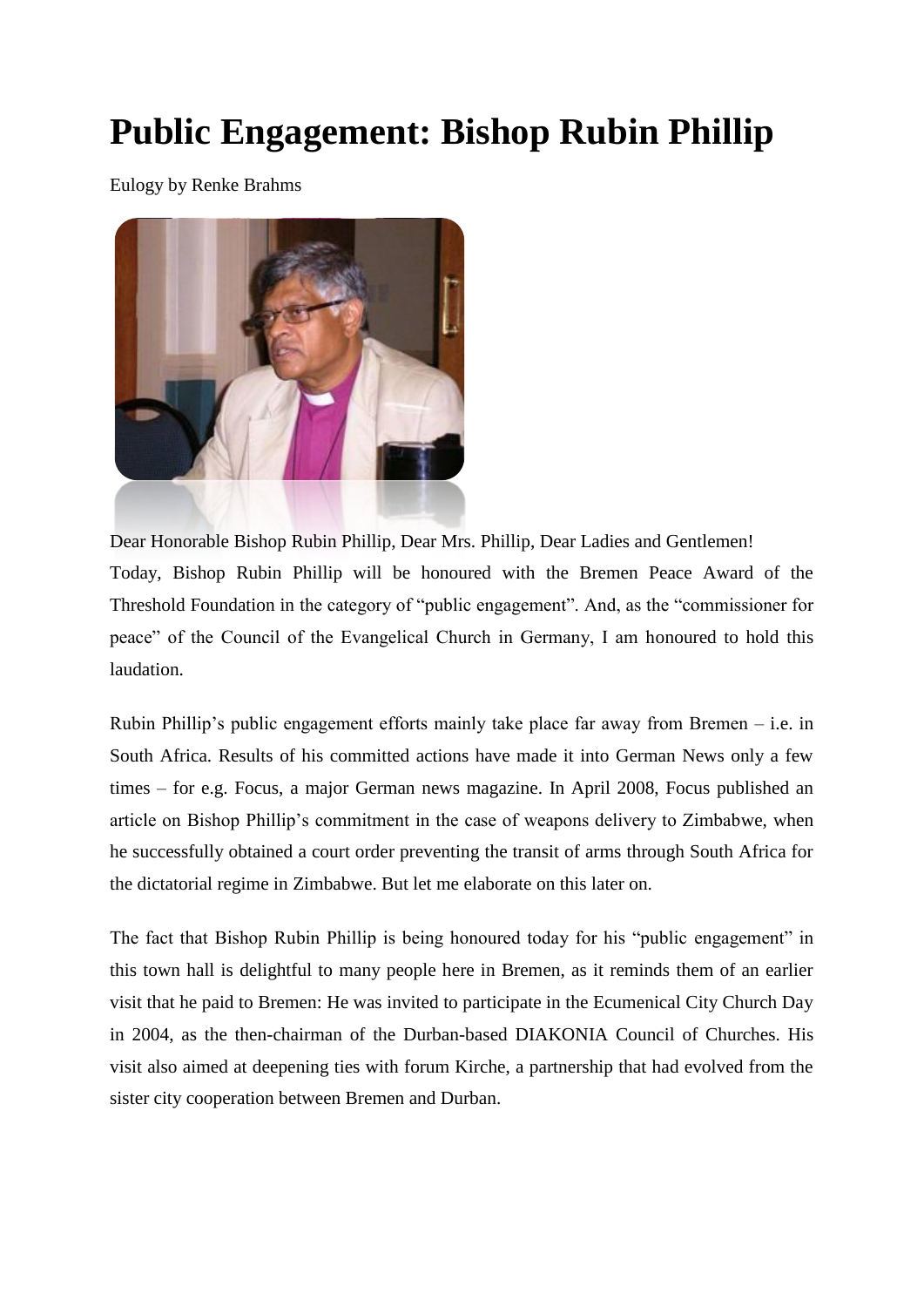

Let us turn to the laureate: The political dimension of his "public engagement", let me put it bluntly, was formed since infancy: Rubin Phillip was born in 1948 in South Africa under "apartheid". As great-grandchild of an indentured labourer from India who worked in the sugar plantations, Rubin grew up in the suburbs of Durban, predominantly with people of Indian origin. He experienced discrimination

h[imself through apartheid policies that discrimin](http://dieschwelle.de/index.php?eID=tx_cms_showpic&file=uploads/pics/FP_09_Pillip2_01.jpg&md5=9d59455938ec8f7aa8a1ded3d704074eb25d0691¶meters[0]=YTo0OntzOjU6IndpZHRoIjtzOjQ6IjgwMG0iO3M6NjoiaGVpZ2h0IjtzOjQ6IjYw¶meters[1]=MG0iO3M6NzoiYm9keVRhZyI7czo0MToiPGJvZHkgc3R5bGU9Im1hcmdpbjowOyBi¶meters[2]=YWNrZ3JvdW5kOiNmZmY7Ij4iO3M6NDoid3JhcCI7czozNzoiPGEgaHJlZj0iamF2¶meters[3]=YXNjcmlwdDpjbG9zZSgpOyI+IHwgPC9hPiI7fQ==)ated against people of African as well as of Indian origin, who were termed as "coloured" people. Coming from a non-religious family, Rubin Phillip decided to get baptized and became an Anglican pastor. He participated in the struggles against apartheid and, in 1969, became vice president to Steve Biko, leader of the Black Consciousness Movement, who was killed in police custody in 1977.

Rubin Phillip was placed under – what might sound a bit trivial in German – house arrest in order to suppress his "public engagement". Between 1973 and 1976, his pastoral and political radius of action was restricted, allowing him to meet only one person. But his spirit of commitment remained unchanged.

The release of Nelson Mandela in 1990, who had already been awarded the Bremen Solidarity Award in 1988, marked the way towards a democratic South Africa. At the age of 45, Rubin Phillip could exert the right to vote for the first time. A few years later, in 2000, it is for the first time that a person of Indian origin becomes Bishop of the Anglican Church. Since then, Bishop Rubin Phillip leads the Diocese of Natal, encompassing the coastal region with the port city of Durban.

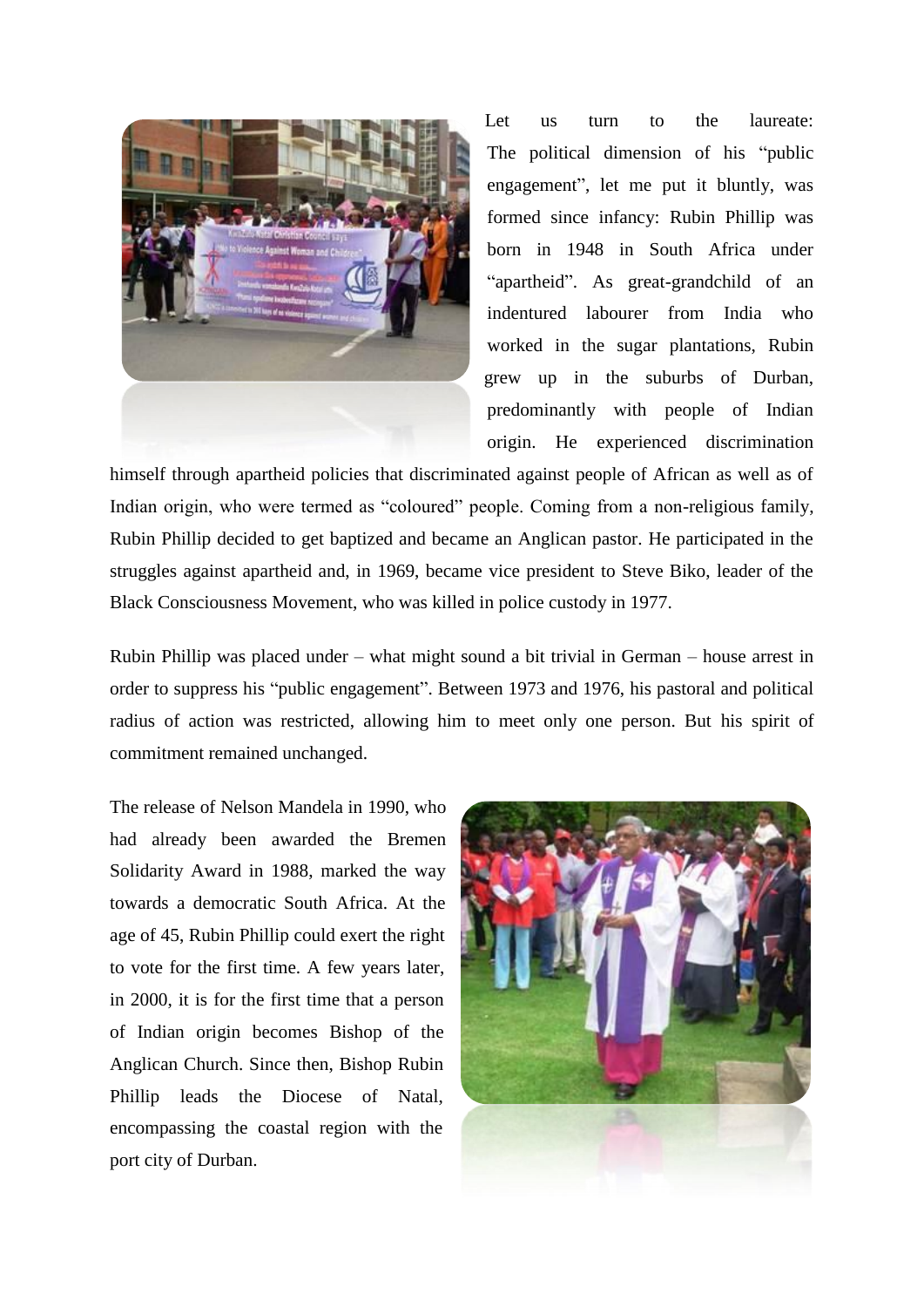After these biographical notes, let us now turn to Rubin Phillips' "public engagement" and to the reasons for his awarding.

Despite equality under the law for black and "coloured" people – as the majority of the South African population – the legacy of apartheid, especially its economic structures, is prevalent till today. The long shadows of apartheid, besides newly arising conflicts, are a threat to South Africa's young democracy. These are the challenges to which bishop Rubin Phillip responds by getting actively involved in political and social issues. This is also the reason for him being awarded the Peace Prize. As a bishop, Rubin Phillip is – as any other church leader – a person in and of the public arena. The way how he fulfils this role and makes use of his position, makes him a leading example of a church and its representatives that are not only preaching but also practising "good news for the poor".

I would like to appreciate Bishop Rubin for being a Liberation theologist sensitive to suffering and injustice, for speaking up against those in power and deducing practical consequences from analysis and reasoned judgement.

There are two focal points of his commitment that I would like to stress here: His social and political engagement at the local level as well as his support for the people of neighbouring Zimbabwe.

Bishop Rubin Phillip gets involved where people face injustice. Kennedy Road, which belongs to his Diocese, is a multiethnic place, like many areas of KwaZulu Natal province. Living together under poor circumstances at Kennedy Road does not lack conflict: it is characterised by lack of employment, dilapidated housing and lack of electricity, uncertain ownership of land as well as fear of displacement. There is however a democratically legitimated body of representation that does not subordinate itself to the ruling party, the African National Congress. Its representatives criticize the government and bemoan the lack of implementation of government programs to tackle poverty.

Rubin Phillip frequently comes to meet the residents of the settlement at Kennedy Road; he attends meetings, holds Ecumenical prayer services and joins protest marches against police brutality. Just recently, end of September, under the pretence of ethnic conflicts, a militia attacked elected representatives of the residents and their families with full brutality, evicted hundreds from their settlement and even killed some of them.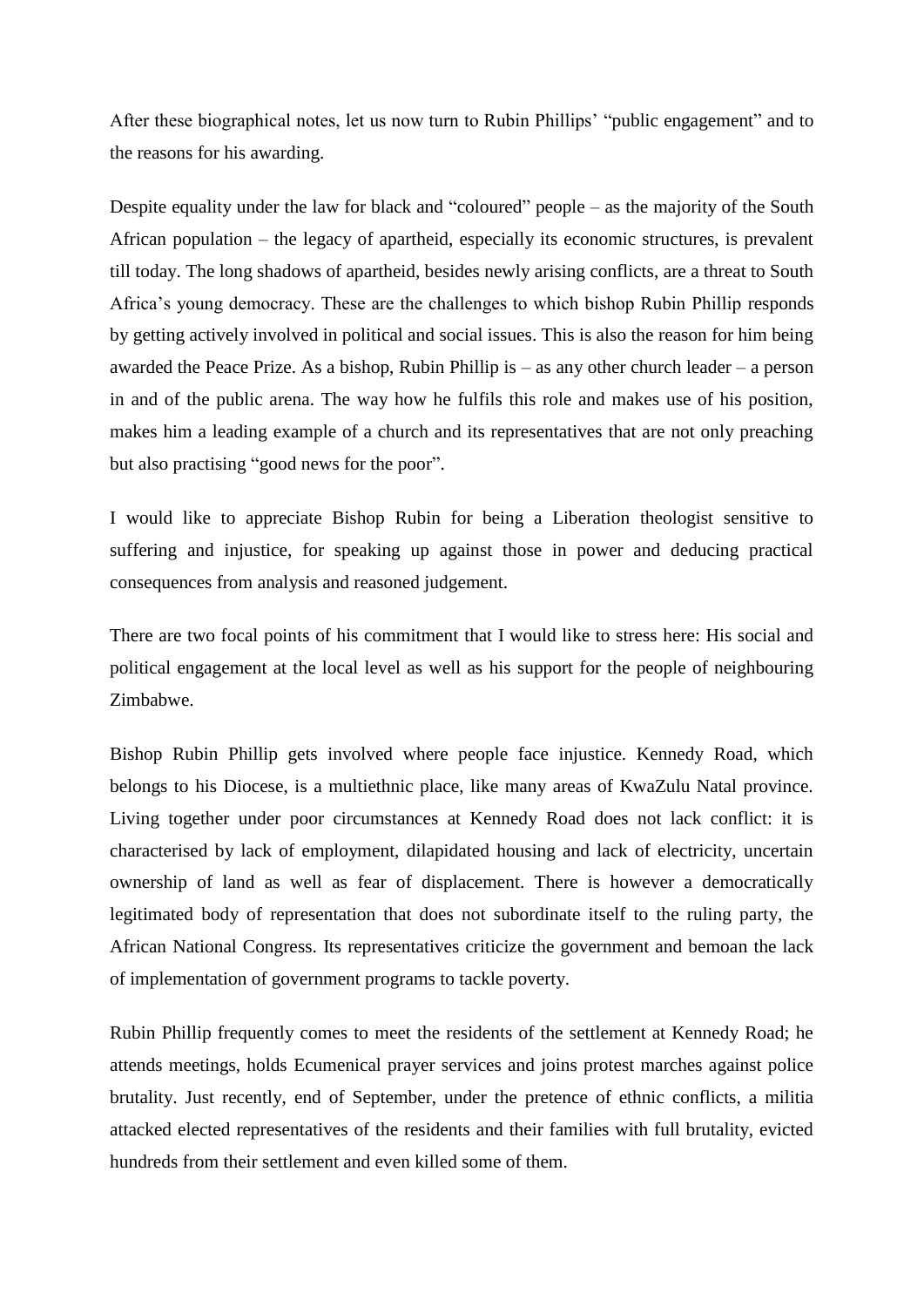In an appeal of protest dated September 29th 2009, Bishop Rubin Phillip brought these events and their political background to public attention. His call for protest, entitled: "Democracy Under Attack in Kennedy Road", also describes his positive experiences with its residents: he has seen, as he states emphatically, "the best of our democracy here." Rubin Phillip also expresses his concern: As in the 1980s, once again his Church has to look for safe houses for



political activists and accommodate them, for doctors for the injured and for legal support for the unjustly jailed. He directly and openly conveys his concerns to political leaders, including president Zuma. He asks to spread public protest and raises funds for the displaced and jailed. Bishop Rubin ends his call with words of warning: "A democracy that is not for everyone is a democracy in name only." Beginning of October, just about three weeks ago, he visited 8 representatives who have been put in jail by the police. He assessed the conditions of detention and buoyed them up with the message of national and international solidarity. At the end of his visit he prayed together with the jailed.

Last year on Freedom Day, celebrated on April 27th (a public holiday to commemorate the first post-apartheid elections in South Africa), Bishop Rubin Phillip had expressed following concerns: "There was a time when our country was a light to the world. But that light has grown so dim that there is a real danger of it being extinguished altogether. Today, millions of our people live in shacks in life threatening conditions, constantly at risk of fire and disease because they have no electricity or sanitation, while we build stadiums, casinos and theme parks."

Once again it becomes evident that local conflicts can have a global impact: building stadiums for the Football World Cup 2010 is not only a question of how financial priorities are set – "bread or games", so to say. The world public, as tourists inside the country or as media audience, should get the impression of a clean and safe South Africa. Illegal shack settlements like Kennedy Road would "disturb the idyll". Additionally, the political grass roots movement of the residents, which has already established a national network and forms another oppositional force to the powerful ANC, would disturb the picture.